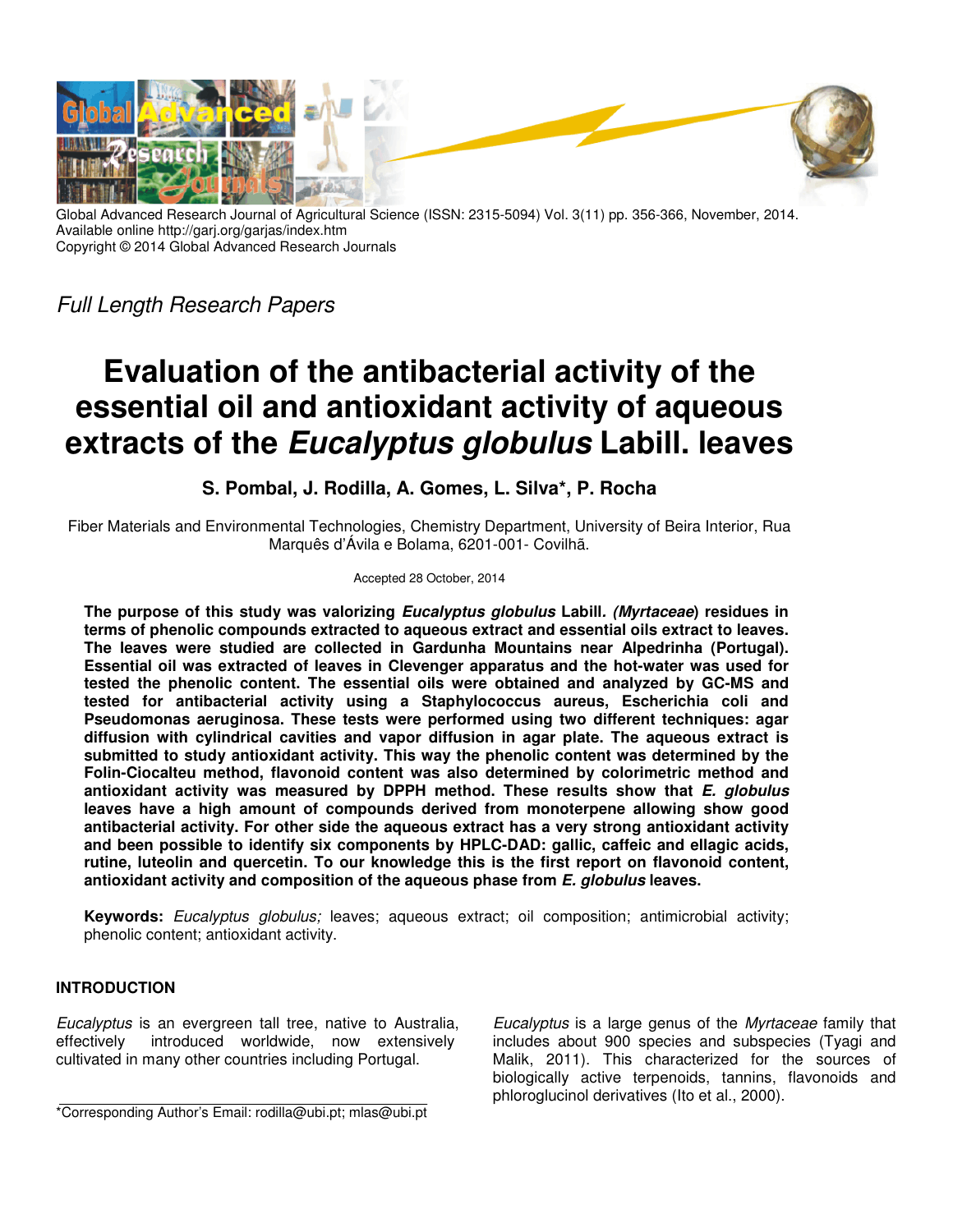In Portugal, the planting of *Eucalyptus globulus* occupies about 20% of the forest area and is mainly used by the pulp industries, as source of cellulosic fiber, but some parts of the plant (principally leaves and bark) continue to be rejected by the paper industry (Silvestre et al. 1997).

Each time that the paper industry let leaves in the forest increases the fire risk allowing this way the destruction of forest, animal life and the flora

The essential oil of *eucalyptus* is commonly used in traditional medicine because of its expectorant and balsamic activity (Della Porta et al., 1999). The leaves could also be a promising source of phenolic compounds, which can be used for possible applications in food, pharmaceutical and cosmetic industries.

Because of their antioxidant activity leaf extracts of *E. globulus* have been proposed as food additives. Therefore, this species might be a good candidate for further development as a nutraceutical. However, detailed information has not been published about the phenolic composition of leaves of this species. In other works (Boulekbache-Makhlouf L et al., 2010), reported the characterization of 55 phenolic constituents in fruits of *E. globulus*, including gallic acid, hydrolysable tannins and flavonols using extracts with acetone/water (70:30 v/v) and 0.5% acetic acid. The study on the phenolic content of the leaves of *E. globulus* were performed by (Boulekbache-Makhlouf L et al., 2013) which reported the existence of 39 phenolic compounds, including 26 compounds that have not previously been detected in leaves of *E. globulus*, extracted with 70% acetone containing 0.5% acetic acid. It was detected gallic, ellagic and methylellagic acids, eucaglobulin, quercetin derivatives and others.

We have studied the secondary metabolites of wood and bark, where pentacyclic triterpenes were found, some esterified with *E*,*Z p*-methoxycinnamic acids. Of acetone extract of bark were isolated, by dissolution in benzene and chromatographed on column, the following products: vomifoliol, 2,6-dimethoxy-*p*-benzoquinone and acetates of 3,4,5-trimethoxyphenol and 2,4,6-trimethoxyphenol (Santos et al., 1997).

Other researchers (Santos et al., 2011) conducted the study of phenolic compounds in bark extract *E. globulus* using dichloromethane, and subsequently separate it into two fractions, one of methanol and other of water. In this work it was possible to detect the presence of 29 compounds belonging to the classes of flavonoid glycosides, ellagic acid and derivatives, galloylglucose derivatives and ellagitannins.

Phenolic compounds are a group of plant secondary metabolites that are synthesized during normal development and in response to stress such as infection, wounding and UV radiation (Boulekbache-Makhlouf L et al., 2013).

Phenolic compounds are usually associated with health beneficial features, primarily due to their application as antioxidant, such as its use in decrease of the risk of cardiovascular diseases, this compounds include several classes, such as hydroxybenzoic acids, hydroxycinnamic acids, flavonoids and tannins. These compounds have attracted a great deal of scientific interest because of their biological activities (Santos et al., 2012).

Phenols are very important plant constituents because of their scavenging ability on free radicals due to their hydroxyl groups. Therefore, the phenolic content of plant may contribute directly to their antioxidant actions.

Within a plant species the variation of the composition and yield of essential oil in the leaves might be attributed to three major factors (Silvestre et al., 1997): genetics, leaf age and type of environmental (e. g. the soil and weather). These factors usually cause complex variation patterns in the oil composition.

In this work was studied the composition of water extraction and antioxidant activity, the oil composition and the inhibitory effect against three microorganism.

# **MATERIALS AND METHODS**

## **Raw material**

*E. globulus* leaves were collected since March a June of 2013, in Gardunha Mountains, near Alpedrinha, Portugal.

The plant material was air dried for 10 days and stored at ambient temperature (25±1ºC) without exposure to direct sunlight.

# **Extraction method**

The essential oils were prepared by hydrodistillation (100 g of leaves), using a standard apparatus recommended in the European Pharmacopeia during 2 hours.

The aqueous extract was obtained after to hydrodistillation; the water was separated from solid waste by filtration and preserved.

## **Chemical analysis of essential oils**

## **GC**

The oils were analyzed on Agilent Technologies 7890A GC-System apparatus equipped with a DB5-MS fused silica capillary column, 30 mx0.25 mm i.d., film thickness 0.25 µm of polydimethyl siloxane (J&W LTM Column Module). The initial column temperature is 60 °C (5 min), rising from 60 to 250  $^{\circ}$ C at 10  $^{\circ}$ C/min, and the final temperature is 250 ºC (20 min); injector temperature: 250  $°C$ ; carrier gas: He (1 mL/min). The injected volume was 1 µL.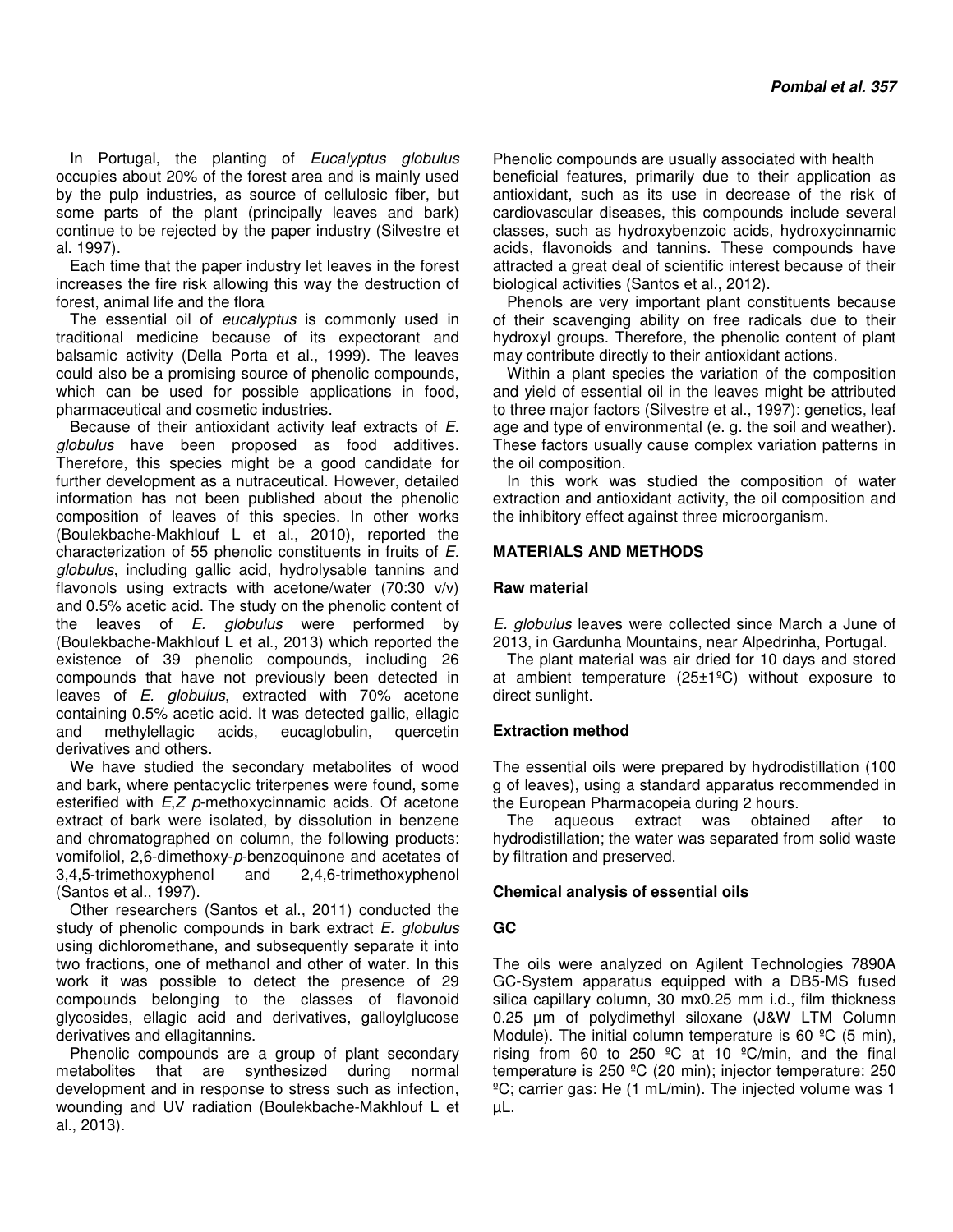The relative concentration was calculated using the *Chemstation Software,* which allowed the assimilation of the percentages of the peak areas to the percentages of the various constituents and the NIST Mass Spectral Software.

# **GC-MS**

Samples were analyzed by GC-MS on Agilent Technologies 5975C, Inert XL MSD with Triple-Axis detector using same experimental conditions as described in section 2.4.1. The mass spectrometer operating conditions were: ionization voltage, 70 eV; ion source 230  $^{\circ}$ C.

# **Antibacterial activity**

# **Characteristics of the strains and culture medium**

The microorganisms used in these tests were obtained from American Type Culture Collection (ATCC), distributed by Culti-loop ® (OXOID LTD.). The selected strains were *Staphylococcus aureus* (ATCC 25923/Lot 902 840), *Escherichia coli* (ATCC 25922/Lot 931 370) and *Pseudomonas aeruginosa* (ATCC 27853/Lot 931 372), kept at 2-8 ° C. Working cultures were obtained from strains original.

The culture medium was a Muller Hinton agar (MH2- Ref. 43301; BioMérieux SA). This commercial medium has 90mm in diameter and 4mm thickness.

# **Inoculum preparation**

The standardization of the inoculum was performed once with the same density affects the results of screening. The isolated colonies were diluted in sterile 85% NaCl saline physiology. To ensure the concentration of colonies, based on measuring the turbidity of 0.5 McFarland scale, thereby resulting in a concentration of 108 CFU / ml approximate. The wavelength of 550 nm (T~74.9% A~0125) for such a densimeter DENSIMAT (BioMérieux Code 99234) was used. Subsequently, dilutions and addition of colonies ensured the optimal concentration for the screening of bacterial.

# **Diffusion in agar plate with cylindrical cavities**

The plates were prepared using a metal cylindrical rod of 5 mm diameter and 4 mm in depth in order to create the deposition of oil wells ; 3 wells per plate , were placed evenly apart . As also performed with the control board 2 antibiotics, Penicillin G (0.05 mg / ml) and Gentamicin (10 mg / ml), and a solvent DMSO; The reference plates, which were pure oils 3, 1,8-cineole, β-Pinene and limonene were performed for each microorganism.

To perform the tests 70 µL of crude oil were added to each well, allowed to stand for 15 minutes and then incubated for 24 hours at 37  $\pm$ 1 ° C. (Ostrosky et al., 2008).

# **Vapor diffusion in agar plate**

Plates of inoculum were prepared as in point 2.4.2 and then reversed, making the top of the base plate. The amount of oil was placed at the same point 2.4.2. The plates were incubated for 24 hours at 37  $\pm$ 1 ° C (Lisin et al., 1999).

# **Total phenols**

Total phenol (TP) concentration was measured by the colorimetric Folin–Ciocalteau assay (Swain and Hillis 1959) using a UV–Vis spectrophotometer, model Evolution 160 (Thermo Fisher Scientific, Madison, USA) at a wavelength of 765 nm. TP concentration was calibrated  $(R^2 = 0.992)$  using standard methanolic solutions of gallic acid (50–500 µg/mL), and expressed as milligrams of gallic acid equivalent per gram of dry biomass (mgGAE/gDB) by means of the linear relationship:

 $ABS_{765} = 0.0019TP + 0.0125(1)$ 

Analyses were performed in triplicate.

# **Total flavonoids**

The total flavonoids (TF) content of the extracts was determined using the colorimetric method described by (Latoui et al., 2012) of deionized water, we added 0.075 mL of 5% sodium nitrite solution; after 5 min of reaction 0.15 mL of 10% aluminum chloride; after additional 6 min 0.5 mL of 1.0 M NaOH, and finally deionized water into a final volume of 3 mL. The absorbance of the mixture was determined at 415 nm using the same spectrophotometer as above. Analyses were performed in triplicate. The calibration straight line  $(R^2 = 0.999)$  was made using standard methanolic solutions of quercetin in the range  $12.5 - 200.0$   $\text{kg/mL}$ :

 $ABS<sub>415</sub> = 0.0056TF + 0.0072(2)$ 

# **Antioxidant activity**

The antioxidant activity of the extracts was measured in terms of hydrogen-donating or radical-scavenging ability by means of the radical 2,2-diphenyl-1-picrylhydrazyl (DPPH) method (Brand-Williams et al., 1995) which is widely used to describe the antiradical power of different matrices (Aliakbarian et al., 2009). For each sample, seven different dilutions ranging from 50.0 to 1500.0 µg/mL in methanol were prepared. For each extract, 0.10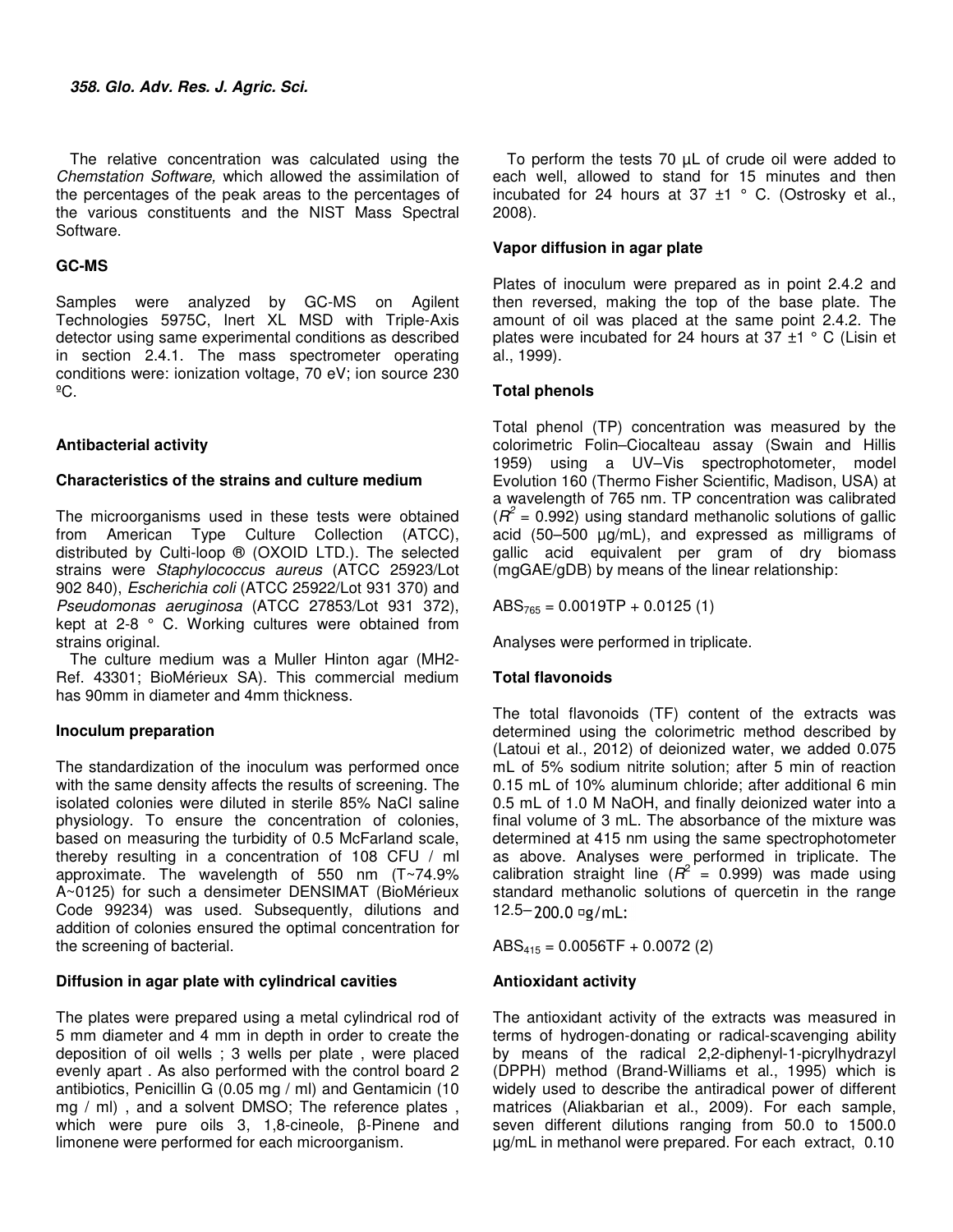mL of diluted sample was mixed with 3.90 mL of DPPH• methanolic solution (0.10 mM). The reaction mixtures were shaken and incubated for 90 min in the dark at room temperature, and then the absorbance was read at 517 nm using the same spectrophotometer as above. The inhibitory activity was calculated and the  $IC_{50}$ (concentration of the extract able to inhibit 50%) was calculated graphically with the concentration of the extract versus the corresponding inhibitory effect (% I). The antioxidant activity was expressed as the antioxidant activity index (AAI) Analyses were performed in triplicate.  $(R^2 = 0.996)$ .

 $ABS_{517} = 0.0248DPPH + 0.0132(3)$ 

# **HPLC–DAD analysis**

The samples were analyzed by HPLC (Merck-Hitachi Elite Lachrom) on a reverse phase C-18 Purospher® Star (Merck) column (particle size 5  $\mu$ m, 4  $\times$  250 mm), thermostated at 25 °C, according to an adaptation of a method described elsewhere (Santos et al., 2013). The identification of polyphenols compounds was carried out using a photodiode array detector with a variable working wavelength between 220 and 600 nm, to set  $λ_{max}$  used for quantification. The mobile phase used two eluents: A  $(H_2O–CH_3COOH$  at (999:1;  $v/v)$ ) and B (CH<sub>3</sub>OH–  $CH<sub>3</sub>COOH$  at (999:1);  $v/v$ )). Before starting the analysis, the chromatographic column was washed with 100% B and then stabilized with an initial mobile phase up to five minutes. The gradient profile used was A:B (10:90) up to 5 min, changed to A:B (50:50) for 30 min and held for 8 min; changed to A:B (10:90) for 1 min and held for 16 min. The flow rate was 1.0 mL/min and the sample injection volume (filtered through a 0.45 µm filter) was 20 µL. All of these solutions were prepared with water purified by a Milli-Q water system (Millipore, Billerica, USA) using reactants and solvents (HPLC grade) supplied by Sigma–Aldrich.

# **RESULTS AND DISCUSSION**

# **Chemical composition analysis**

In the present study, *E. globulus* essential oil showed the presence of 22 components in 15 samples (collected in different months), which formed 100% of the total oil composition with 1,8-cineole, pinocarvenol , α-Pinene, alloaromadendrene, globulol, L-Pinocarveol, Aromadendrene and pinocarvone as major component (table 1). The oil contained monoterpene hydrocarbons, oxygenated monoterpenes, sesquiterpene hydrocarbons and oxygenated sesquiterpenes.

The 1,8-cineole content of *E. globulus* oil reported in the literature varied between 18.566 and 89.95% while the α-

Pinene represent 0.70%-14.15% 0.70%-14.15% (Tyagi

and Malik, 2011; Silvestre et al., 1997; Kumar et al., 2012; Jimenez-Carmona and Luque de Castro, 1999; Cimanga et al., 2002; Baranska et al., 2005; Vilela et al., 2009; Elaissi et al., 2012; Song et al., 2009; Ait-Ouazzou et al., 2011) . This this wide variation in chemical composition of oil could be attributed to environmental and agronomic factors as well as on extraction procedure (Jimenez-Carmona and Luque de Castro, 1999).

# **Antibacterial activity**

# **Antibacterial activity of diffusion in agar plate with cylindrical cavities**

The results of antibacterial screening are obtained by the measurement of the inhibition halo observed in mm (zone of inhibition) for the each different oil obtained. In figure 1 and 2 are represented a zone of inhibition the sample and references. The comparison with weak, moderate and strong it does following the literature (Ostrosky et al., 2008).

In the diffusion in agar plate with cylindrical cavities, the extractions tested showed inhibition extractions tested showed a level of inhibition between moderate and strong against *S. aureus*, particularly extracting the month of March and April, with 38 and 37 mm, respectively, being still the oil with a moderate inhibition collected in the month of July with 21 mm.

Against *E. coli* all samples showed a moderate inhibitory effect, ranging from 10 to 25 mm, where the sample with more effect is, again March, 25mm, but the minimum value of inhibition is the month of May with 10 mm.

When tested against *P. aeruginosa* all samples showed a very weak inhibitory effect, only the oil of the month of March shows a stronger inhibition, but still weak, with 13 mm.

Finally, when analyzing the results obtained of references is possible to verify that 1,8-cineol has a weak inhibitory effect against *S. aureus* (14 mm), moderate effect against *E. coli* (18 mm) and against *P. aeruginosa* has no inhibitory effect; β-pinene has a very weak inhibitory effect against *S. aureus* (8 mm), moderate effect against *E. coli* (15 mm) and against *P. aeruginosa* has no inhibitory effect; ; limonene has a moderate inhibitory effect against *S. aureus* (18 mm), strong effect against *E. coli* (33 mm) and against *P. aeruginosa* has no inhibitory effect.

# **Antibacterial activity of vapor diffusion test in agar plate**

The vapor diffusion in agar plate has as showed interesting results in in each month: in April only has a strong inhibition against *E. coli* (37 mm); May has inhibition against *S. aureus* and *E. coli*, respectively 25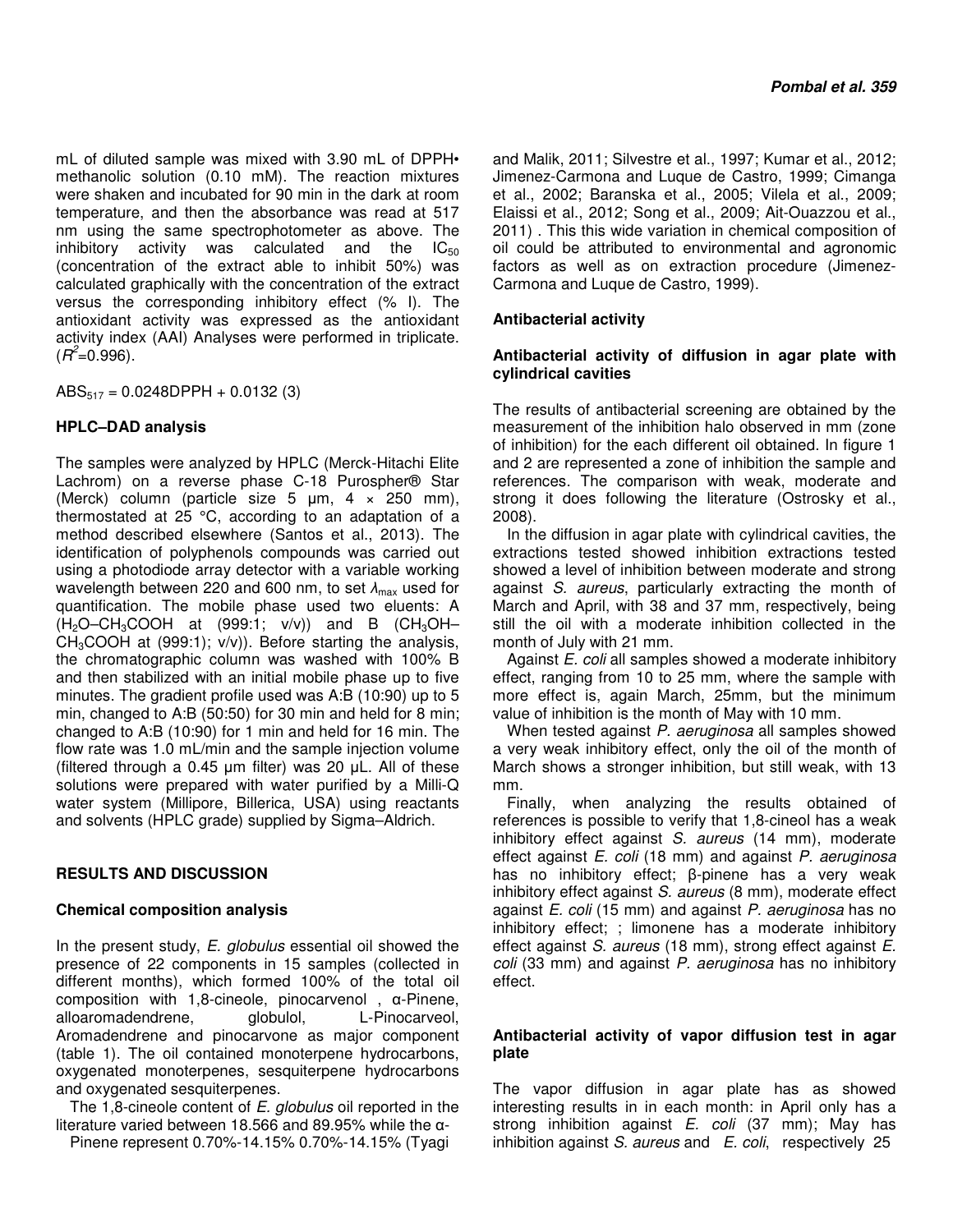**Table 1.** Chemical constitutes of *E. globulus* leaves essential oil.

 $\sim 10^{-1}$ 

|                       |                    | <b>March</b> | <b>April</b> | May        | June | July |
|-----------------------|--------------------|--------------|--------------|------------|------|------|
| <b>Retention time</b> | Compound           |              |              | Percentage |      |      |
| 6.7                   | $\alpha$ -Pinene   | 2.77         | 2.79         | 5.53       | 7.32 |      |
| 8.8                   | p-Cymene           | 0,71         | 0.50         | 0,47       |      |      |
| 8.9                   | Limonene           | 0,43         | 0, 19        | 0,95       | 1,43 |      |
| 9.0                   | 1,8-Cineole        | 82.6         | 84.7         | 71,7       | 80,5 | 89.0 |
| 11.0                  | Trans-pinocarveol  | 3,95         | 1.5          |            | 1,73 | 2,84 |
| 11,1                  | L-pinocarveol      | 2,78         | 3,35         | 4,42       |      |      |
| 11.2                  | Pinocarveol        |              |              |            |      | 4,17 |
| 11.5                  | Pinocarvone        | 1,42         | 2,44         | 3,21       | 0,95 | 1,74 |
| 11.8                  | Pinocamphone       |              | 0.75         | 0,55       | 0,29 |      |
| 12.0                  | α-Terpenol         |              |              | 0,69       | 1,08 |      |
| 12.5                  | Trans-Carveol      |              |              | 0,16       |      |      |
| 12.8                  | Verbenone          |              |              | 0,18       |      |      |
| 14.4                  | a-Terpenyl acetate | 0,3          |              | 1,12       |      |      |
| 15,3                  | α-Gurjunene        |              |              | 0, 13      | 0,31 |      |
| 15,7                  | β-Gurjunene        |              |              | 0,12       | 0,10 |      |
| 16.0                  | Aromadendrene      | 2,7          | 0,23         | 0,39       | 0,59 |      |
| 17,5                  | (+) Aromadendrene  |              | 1.15         | 1,86       | 2,92 |      |
| 17.6                  | Globulol           |              |              | 5,19       | 0,27 | 2,25 |
| 17.7                  | Viridiflorol       |              |              | 3,08       |      |      |
| 18.3                  | $\beta$ -Eudesmol  |              |              | 0,38       | 0,73 |      |
| 19.1                  | β-Terpenyl acetate | 0,77         | 0,53         |            | 0,49 |      |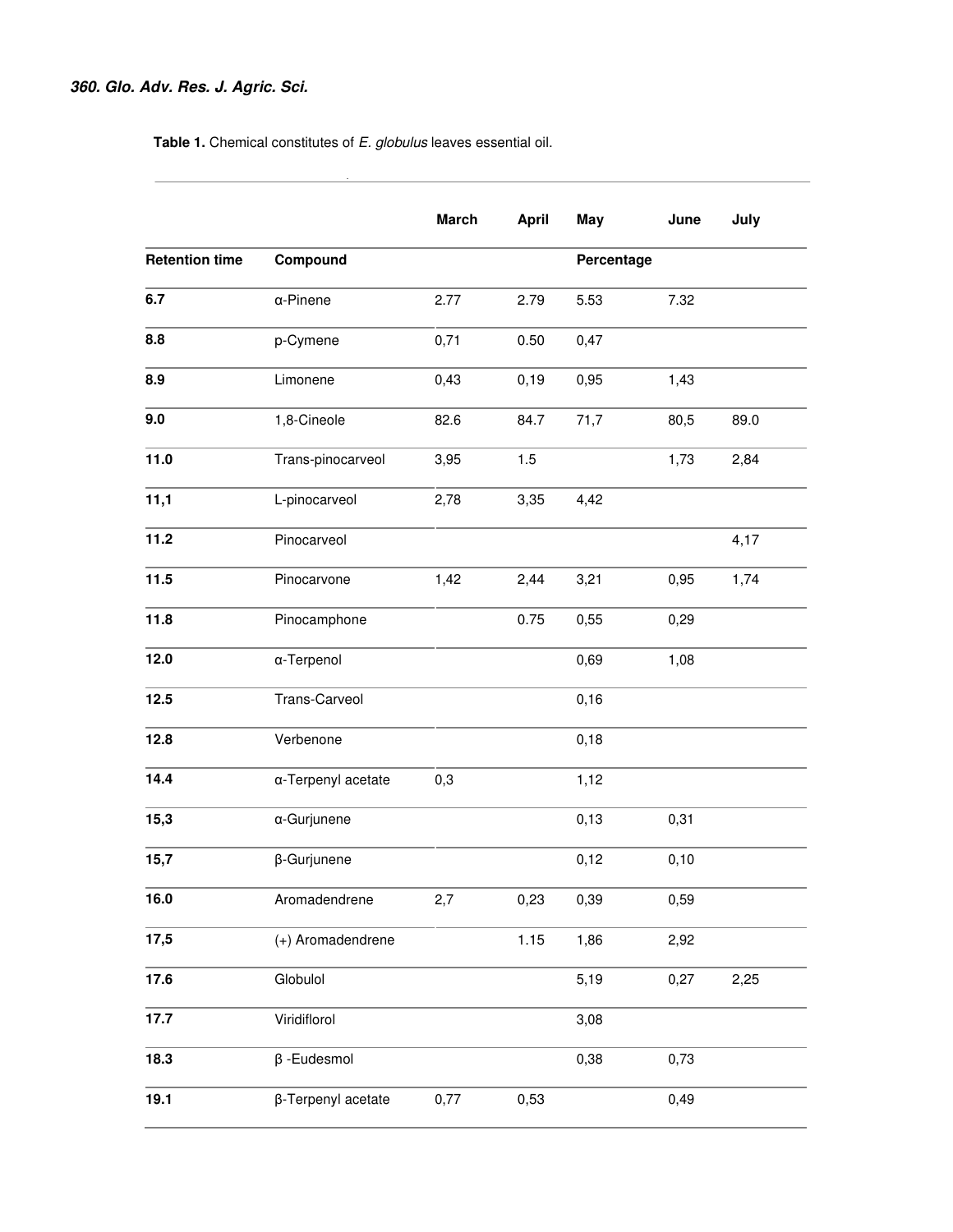| 22.3 | Alloaromadendrene             | 1,63        | 1.30  |       | 1,30  |           |
|------|-------------------------------|-------------|-------|-------|-------|-----------|
|      | Monoterpene<br>hydrocarbons   | 3,91        | 3,48  | 6,95  | 8,75  |           |
|      | Oxygenated<br>monoterpenes    | 91,82       | 93,27 | 82,03 | 85,04 | 97,75     |
|      | Sesquiterpene<br>hydrocarbons | 4,33        | 2,68  | 2,5   | 5,22  | $\pmb{0}$ |
|      | Oxygenated<br>sesquiterpenes  | $\mathbf 0$ | 0     | 8,65  | 1     | 2,25      |

40 S. Aureus (mm) E. coli (mm) ٦ P. aeruginosa (mm)  $30<sup>1</sup>$ Zone of inhibition(mm) *Zone of inhibition(mm)*  $\begin{array}{ccc} & & & \end{array}$  $10 _0$   $\perp$   $\perp$   $\perp$   $\perp$ March April May June July Sample

 **Figure 1.** Inhibition halos - Diffusion in agar plate with cylindrical cavities

(moderate) and 32 mm (strong); June has inhibition against *S. aureus* and *E. coli*, respectively 25 (moderate) and 30 mm (strong); July has inhibition against *S. aureus*  and *E. coli*, respectively 25 (moderate) and 30 mm (strong). All samples have no inhibition against *P. aeruginosa,* as showed in figure 3.

 **Table 1.** Continue

#### **Total phenols**

The total phenolic content in the examined water extraction using the Folin-Ciocalteu's reagent is expressed in terms of gallic acid. Using equation (1) it was obtained a TP value of 0.389 mg of gallic acid/ mL methanolic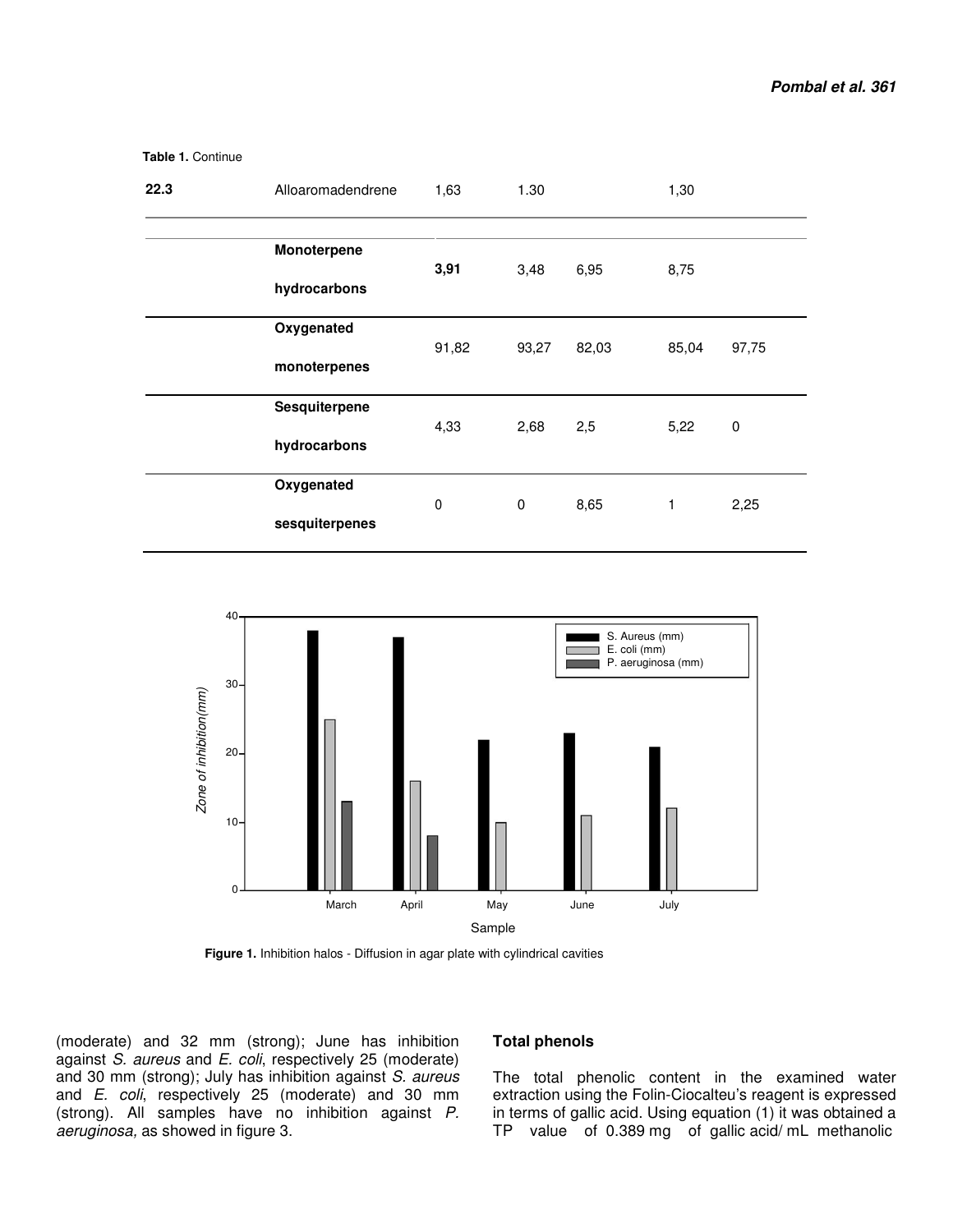

Figure 2. Zone of inhibition of the reference and the control using a diffusion in agar plate test with cylindrical cavities



 **Figure 3.** Zone of inhibition of samples using a vapor diffusion test in agar plate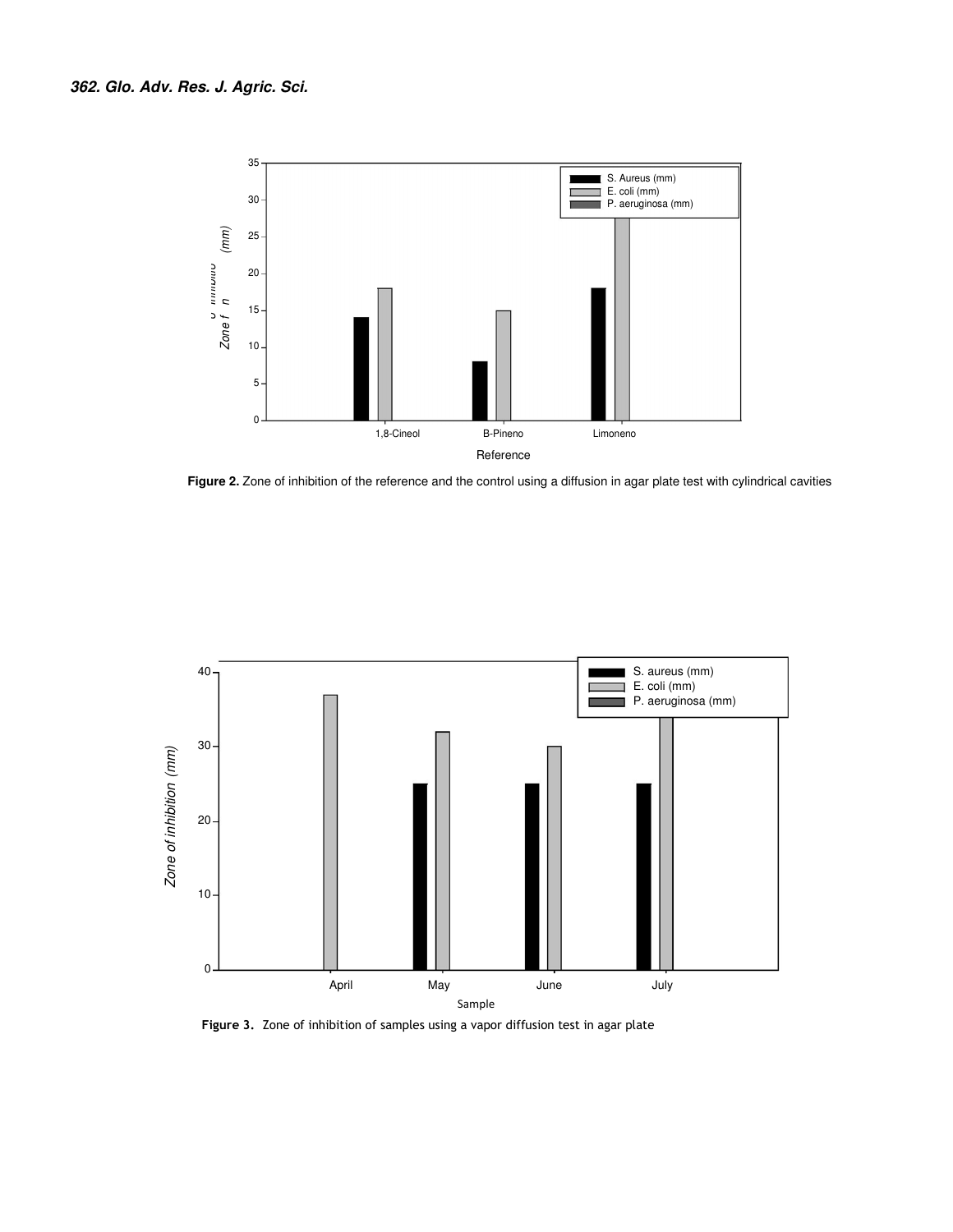

 **Figure 4**. Structures of the phenolic compounds identified in *E. globulus* leaves aqueous extra

|  |  | <b>Table 2.</b> Total phenols, flavonoids and antioxidant activity of aqueous extract from E. globulus leaves |
|--|--|---------------------------------------------------------------------------------------------------------------|
|--|--|---------------------------------------------------------------------------------------------------------------|

| Total phenols content | Total flavonoids content | $IC_{50}$    |      |
|-----------------------|--------------------------|--------------|------|
| (mg GAE/g DB)         | $(mq$ QE/g DB)           | $(\mu g/mL)$ | AAI  |
| $67.92 \pm 2.39$      | $30.98 \pm 1.58$         | 426.8        | 84.4 |

Values are averages  $\pm$  standard deviation of triplicate analysis

solution, with the dry biomass obtained (0.0057g dry biomass/mL sample) the total phenols value is 67.92±2.39 mg GAE/gDB, as we can see in table 2.

Comparing the obtained results with recent published works, as it is the work of (Pereira et al., 2014), it is verified that the aqueous extract presents the highest amount of total phenols.

#### **Total flavonoids**

The concentration of flavonoids in water extraction was determined using spectrophotometric method with aluminum chloride. The content of flavonoids was expressed in terms of quercetin equivalent. Flavonoids were presented in small amounts compared to the

phenols.

Using equation (2) was obtained a TF value of 0.178 mg of quercetin / mL methanolic solution, with the dry biomass obtained (0.0057g dry biomass/mL sample) the total phenols value is 30.98±1.58 mg QE/gDB (see table 2).

The study of flavonoids in aqueous extract from this specie of *Eucalyptus* is not to be studied, as it is with extract using other solvents. However, we can compare the results obtained with studies in other *Eucalyptus* species, such as *Eucalyptus gilli.* In study (Hassine et al., 2012) was achieved to a value of flavonoids to 14.4 mg QE/kgDB in aqueous extract. Therefore it can be stated that the aqueous extract is the most suitable for the extraction of phenolic and flavonoids compounds.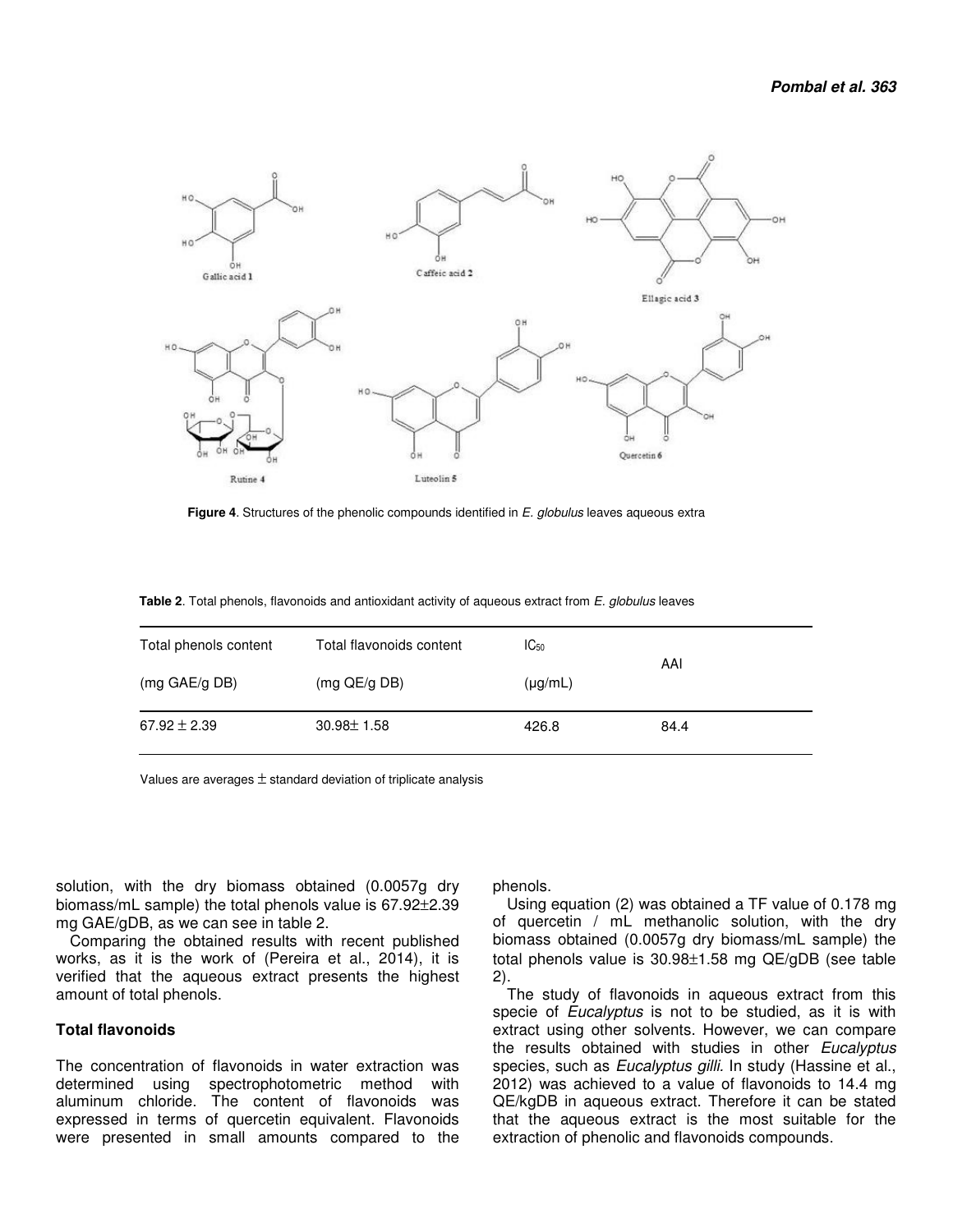| Compound<br>$n^{\circ}$ . | Compound        | $\lambda$ máx<br>(nm) | conc. range<br>$(\mu g/mL)$ | calibration curve | я2    |
|---------------------------|-----------------|-----------------------|-----------------------------|-------------------|-------|
| 1                         | Gallic acid     | 271                   | $1-50$                      | y=305460x-51463   | 0.999 |
| $\mathbf{2}$              | Caffeic<br>acid | 324                   | $1-50$                      | y=1000000x-571716 | 0.999 |
| 3                         | Ellagic acid    | 254                   | $1 - 50$                    | y=437111x-340808  | 0.998 |
| 4                         | Rutine          | 257                   | $1 - 50$                    | y=1066434x-103535 | 0.998 |
| 5                         | Luteolin        | 350                   | $1 - 50$                    | y=317306x-101326  | 0.999 |
| 6                         | Quercetin       | 255                   | $1 - 50$                    | v=400481x-708491  | 0.998 |

 **Table 3.** Calibration data used for the HPLC-DAD quantification of phenolic components from aqueous extract of *E. globulus* leaves

## **Antioxidant activity**

A freshly prepared DPPH solution exhibits a deep purple color with an absorption maximum at 517 nm. This purple color generally fades when antioxidant molecules eliminate DPPH free radicals.

Analyzing seven samples it was found that the sample with concentration 1500 ug/mL showed the highest value of %I with 95.36%, the sample with the lowest value of %I is a sample with concentration 50 µg/mL with 3.72%. The values of %I obtained for each concentration constructed a linear relationship with equation (3); this equation allowed calculating a value of  $IC_{50}$ , which were 426.8.

The antioxidant activity of aqueous extract from leaves of *E. globulus* using DPPH test showed

an  $IC_{50}$  of 426.8  $\mu$ g/mL.

Because of their antioxidant activity, the leaves of *E. globulus* have been proposed as food additives (Amakura et al., 2009).

## **HPLC–DAD analysis**

The HPLC–DAD identification of phenolic compounds was carried out by comparing peak retention times and UV spectra with reference compounds run under the same experimental conditions. The phenolic compounds identified in the water extract and the calibration data used Table 3 quantify them are reported in Table 2, the corresponding structures are shown in Figure.1. The components identified and quantified were gallic (21.72 µg g/mL), caffeic (8.19  $\mu$ g g/mL) and ellagic (49.47  $\mu$ g g/mL) acids, rutine (3.92  $\mu$ g g/mL), luteolin (55.06  $\mu$ g g/mL) and quercetin (50.24 µg g/mL) and the results correspond to the average value estimated from injection of three

aliquots analyzed in triplicate with a standard deviation are  $< 5\%$ .

Plants as *E. globulus* with higher content of quercetin and luteolin should be considered as important sources of bioactivitie (Pereira et al., 2014).

### **CONCLUSIONS**

In summary, the results presented here contribute to the knowledge of chemical composition and the effects antibacterial activity against same bacterial strains obtained from *E. globulus*.

The method proposed for the isolation of *Eucalyptus globulus* essential oil, hydrodistillation with a Clevenger apparatus is quicker, cheaper and effective and the most important is not harmful to the environment.

*E. globulus* having a good composition of constituents, but its composition varies from month to month, thus giving notice that the height at which the plant produces more or less oil.

The same observation can be given with respect to antibacterial testing where it can be seen that the influence of the oil composition, of yet unknown way, the inhibition effect against certain bacterial strains.

After analyzing all results is possible, say that the diffusion with cavities and the vapor diffusion are very different. The most important difference is the inhibitory effect against *E. coli* and *S. aureus*. Since the diffusion test cavities is greater inhibition against *S. aureus* and against a weak/ moderate inhibition against *E. coli*.

To our knowledge the flavonoid contents, antioxidant activity and phenolics profiles of the aqueous extract from leaves of *E. globulus* were determined by HPLC–DAD and their quantification were reported here for the first time.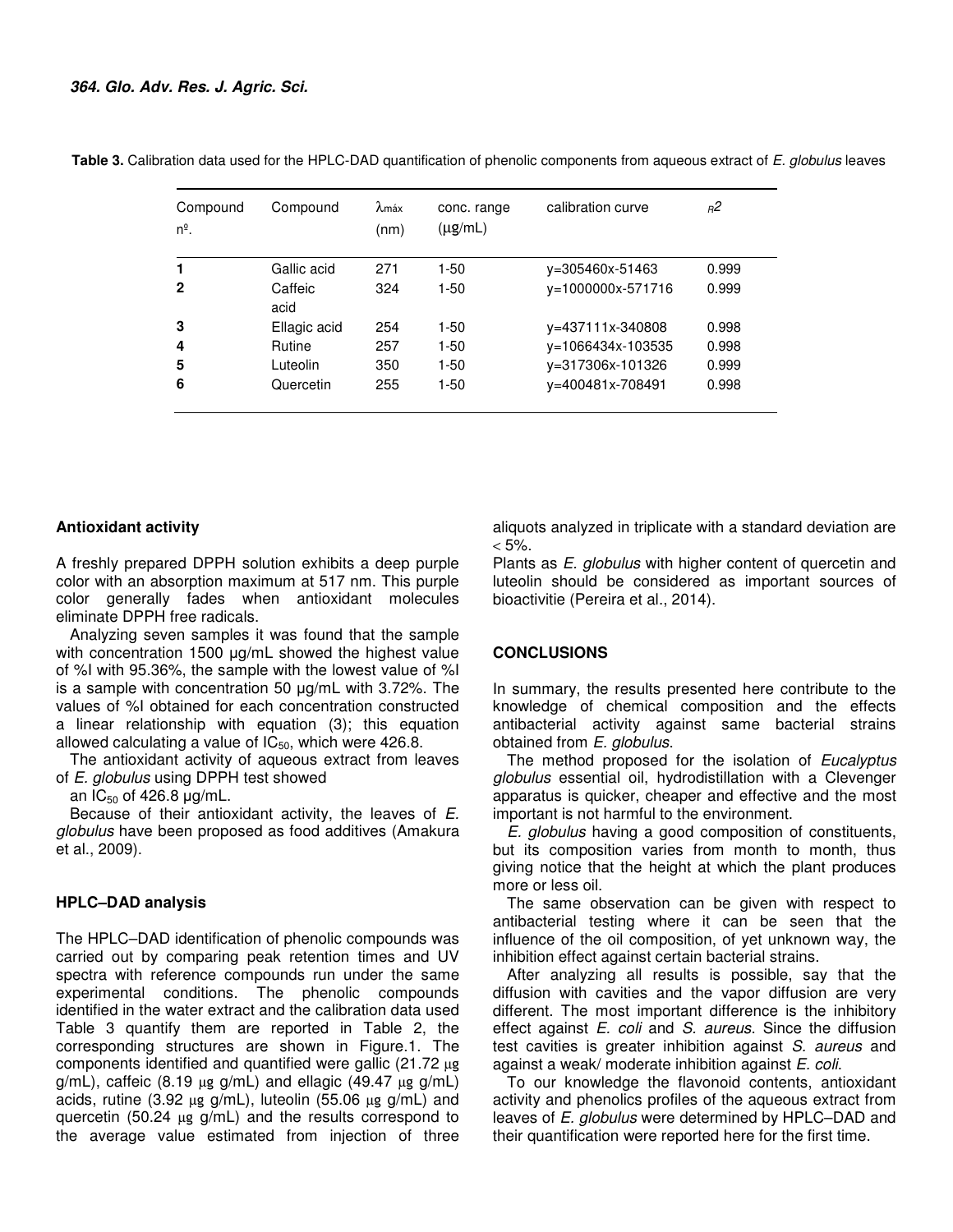It was possible to observe that the hot-water extract has constituted a great amount of phenolic compounds, thus resulting its high content in total phenols (67.92  $\pm$  2.37 mg GAE/g DB) and flavonoids  $(30.98\pm1.58 \text{ mg} \text{QE/g} \text{DB})$ . Because of its high composition of phenolic compounds, their antioxidant activity it becomes of considerable interest since it is quite high compared to other plants. It was thus detected high antioxidant activity by the DPPH method ( $IC_{50}$ = 426.8 mg/L).

In the HPLC analysis we can observe six compounds, of which only two (ellagic and gallic acid) had already been previously identified by other studies conducted on leaves. To the knowledge, the remaining four (caffeic acid, rutine, quercetin and luteolin) never are found in the *Eucalyptus globulus* Labill. leaves.

The pulp and paper industries, in Portugal, produce considerable amounts of residues such as leaves from *E. globulus* that, if they are left in the forest, could be a problem because of the fires. All this biomass could be a source of interesting compounds, which can be used for possible applications in food, pharmaceutical and cosmetic industries. The extraction with water is a safety and economical way to extract these compounds.

This way we can take advantage of all the biomass in the forest for use in several areas and protected the forest.

## **REFERENCES**

- Ait-Ouazzou A, Lorán S, Bakkali M, Laglaoui A, Rota C, Herrera A, Pagán R, Conchello P (2011). Chemical composition and antimicrobial activity od essential oils of *Thymus algeriensis, Eucalyptus globulus*  and *Rosmarinus officinalis* from Marroco. J. Sci. Food Agr. 91: 2643- 2651.
- http://dx.doi.org/10.1002/jsfa.4505
- Aliakbarian B, Dehghani F, Perego P (2009). The effect of citric acid on the phenolic contents of olive oil. Food Chem. 116: 617–623. http://dx.doi.org/10.1016/j.foodchem.2009.02.077
- Amakura Y, Yoshimura M, Sugimoto N, Yamazaki T, Yoshida T (2009). Marker constituents of the natural antioxidant eucalyptus leaf extract for the evaluation of food additives. Biosci. Biotech. Bioch. 73**:** 1060– 1065.
- http://dx.doi.org/10.1271/bbb.80832
- Baranska M, Schulz H, Reitzenstein S, Uhlemann U, Strehle MA, Krüger H, Quilitzsch R, Foley W, Popp J (2005). Vibrational spectroscopic studies to acquire a quality control method of Eucalyptus essential oils. Biopolymers 78: 237–248. http://dx.doi.org/10.1002/bip.20284
- Boulekbache-Makhlouf L, Meudec E, Chibane M, Mazauric JP, Cheynier V, Slimani S, Henry M, Madani K (2010). Analysis of phenolic compounds in fruit of *Eucalyptus globulus* cultivated in Algeria by highperformance liquid chromatography–diode array detection mass spectrometry. J. Agr. Food Chem. 58: 12615–1262.

http://dx.doi.org/10.1021/jf1029509

- Boulekbache-Makhlouf L, Meudec E, Mazauric JP, Madani K, Cheynier V (2013). Qualitative and Semi-quantitative Analysis of Phenolics in *Eucalyptus globulus* Leaves by High-performance Liquid Chromatography Coupled with Diode Array Detection and Electrospray Ionisation Mass Spectrometry. Phytochem. Analysis 24: 162–170. http://dx.doi.org/10.1002/pca.2396
- Brand-Williams W, Cuvelier ME, Berset C (1995). Use of free radical method to evaluate antioxidant activity. LWT-Food Sci. Technol. 28: 25–30. http://dx.doi.org/10.1016/S0023-6438(95)80008-5
- Cimanga K, Kambu K, Tona L, Apers S, De Bruyne T, Hermans N, Totté J, Pieters L, Vlietinck AJ (2002). Correlation between chemical composition and antibacterial activity of essential oils of some aromatic medicinal plants growing in the Democratic Republic of Congo. J. Ethnopharmacol. 79: 213-220.
- *http://dx.doi.org/10.1016/S0378-8741(01)00384-1*
- Della Porta G, Porcedda S, Marongiu B, Reverchon E (1999). Isolation of eucalyptus oil by supercritical fluid extraction. Flavour Frag. J. 14: 214- 218.

http://dx.doi.org/10.1002/(SICI)10991026(199907/08)14:4<214::AIDFF J814>3.0.CO;2-H

- Elaissi A, Rouis Z, Mabrouk S, Salah KBH, Aouni M, Khouja ML, Farhat F, Chemli R, Harzallah-Skhiri F (2012). Correlation between chemical composition and antibacterial
- activity of essential oils from fifteen *Eucalyptus* Species growing in the Korbous and Jbel Abderrahman Arboreta (North East Tunisia). Molecules 17: 3044-3057. http://dx.doi.org/10.3390/molecules17033044.
- Hassine DB, Abderrabba M, Yvon Y, Lebrihi A, Mathieu F, Couderc F, Bouajila J (2012). Chemical Composition and in Vitro Evaluation of the Antioxidant and Antimicrobial Activities of *Eucalyptus gillii* Essential Oil and Extracts. Molecules 17: 9540-9558. http://dx.doi.org/10.3390/molecules17089540
- Ito H, Koreishi M, Tokuda H, Nishino H, Yoshida T (2000). Cypellocarpin A–C, phenol glycosides esterified with oleuropeic acid, from *Eucalyptus cypellocarpa*. J. Nat. Prod. 63: 1253–1257.
- http://dx.doi.org/10.1021/np0001981
- Jimenez-Carmona MM, Luque de Castro MD (1999). Isolation of Eucalyptus Essential Oil for GC-MS Analysis by Extraction with Subcritical Water. Chromatographia 50: 578-582. http://dx.doi.org/10.1007/BF02493664
- Kumar P, Mishra S, Malik A, Satya S (2012). Compositional analysis and insecticidal activity of *Eucalyptus globulus* (family: Myrtaceae) essential oil against housefly (*Musca domestica*), Acta Trop. 122: 212- 218.
- http://dx.doi.org/10.1016/j.actatropica.2012.01.015
- Latoui M, Aliakbarian B, Casazza AA, Seffen M, Converti A, Perego P (2012). Extraction of phenolic compounds from *Vitex agnus-castus L*.. Food Bioprod. Process. 90: 748-754. http://dx.doi.org/10.1016/j.fbp.2012.01.003
- Lisin G, Safiyev S, Craker LE (1999). Antimicrobial activity of some essential oils. Pharmacognosy, Pharmacology, Phytomedicones, Toxicology, Eds. V. Martino *et al.*, Acta Hort. 501: ISHS.
- Ostrosky EA, Mizumoto MK, Lima MEL, Kaneko TM, Nishikawa SO, Freitas BR (2008). Methods for evaluation of the antimicrobial activity and determination of minimum inhibitory concentration (MIC) of plant extracts, Braz. J. Pharmacog. 18: 301-307 http://dx.doi.org/10.1590/S0102-695X2008000200026
- Pereira V, Dias C, Vasconcelos MC, Rosa E, Saaevedra MJ (2014). Antibacterial activity and synergistic effects between *Eucalyptus globulus* leaf residues (essential oils and extracts) and antibiotics against several isolated of respiratory tract infections (P*seudomonas aeruginosa)*. Ind. Crop. Prod. 52: 1-7.

http://dx.doi.org/10.1016/j.indcrop.2013.09.032

Santos D, Silva L, Albuquerque A, Simões R, Gomes AC (2013). Biodegradability enhancement and detoxification of cork processing wastewater molecular size fractions by ozone. Bioresource Technol. 147: 143–151.

http://dx.doi.org/10.1016/j.biortech.2013.07.154

- Santos GG, Alves JCN, Rodilla JML, Duarte AP, Lithgow AM, Urones JG (1997). Terpenoids and other Constituents of *Eucalyptus globulus*. Phytochemistry 44: 1309 – 1312. http://dx.doi.org/10.1016/S0031- 9422(96)00680-2
- Santos SAO, Villaverde JJ, Silva CM, Neto CP, Silvestre AJD (2012). Supercritical fluid extraction of phenolic compounds from *Eucalyptus globulus* Labill bark. J. Supercrit. Fluid. 71: 71– 79.
- http://dx.doi.org/10.1016/j\_supflu.2012.07.004